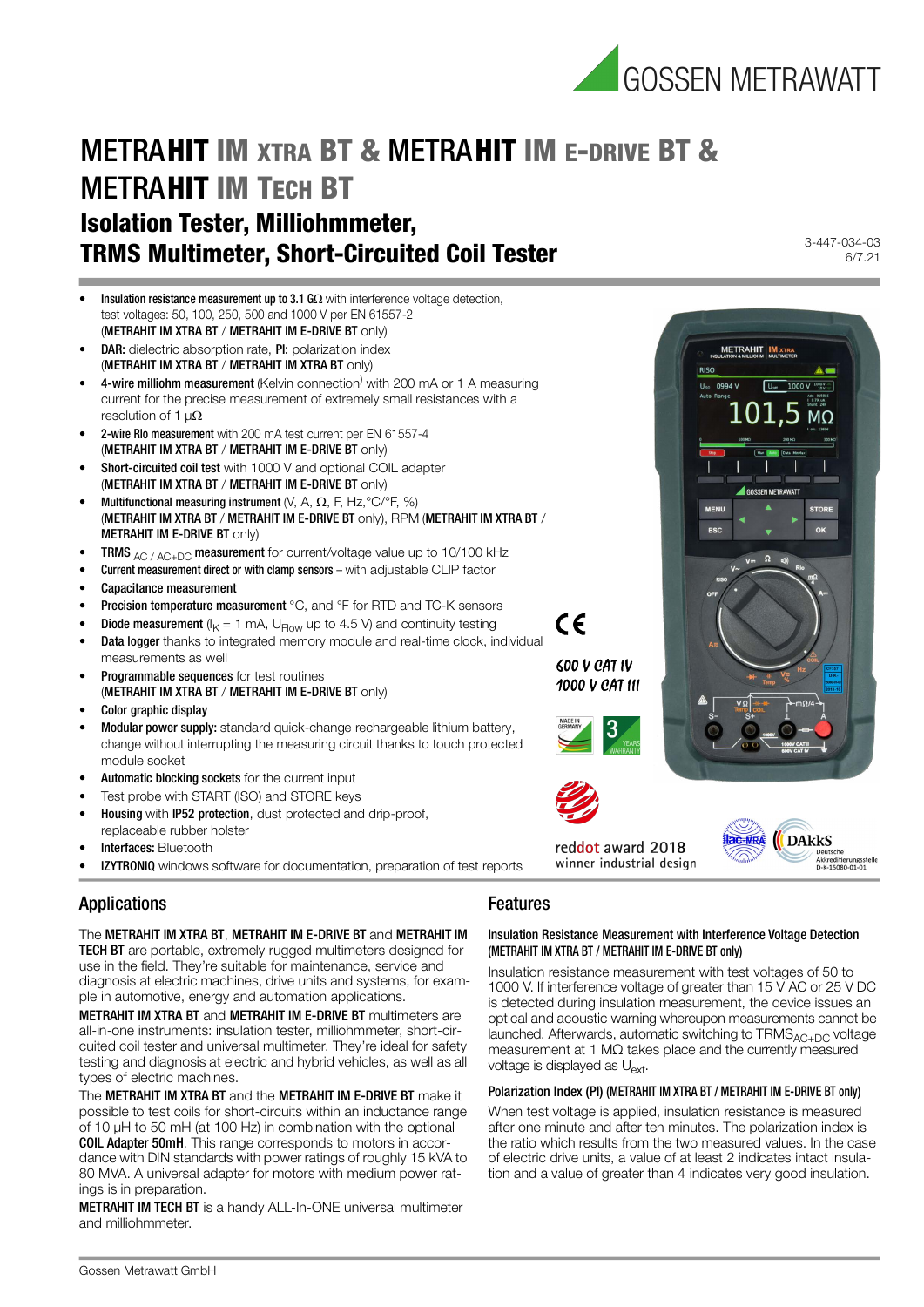## METRAHIT IM XTRA BT & METRAHIT IM E-DRIVE BT & **METRAHIT IM TECH RT** Isolation Tester, Milliohmmeter, TRMS Multimeter, Short-Circuited Coil Tester

### Absorption Index (DAR) (METRAHIT IM XTRA BT / METRAHIT IM E-DRIVE BT only)

Practically speaking, the absorption index test is a quick polarization index measurement. The ISO values measured after 30 and 60 seconds are used to generate a ratio.

### Kelvin Connection for 4-Wire Measurement (4-L) (milliohm measurement)

The 4-wire measurement compensates for influences resulting from cable and contact resistances which must not be neglected when measuring very small resistances. Measuring current can be set to 200 mA or 1 A. In this way, even extremely small contact resistances can be measured, for example at welded and riveted joints and on aircraft outer skins (lightning protection and wick test), or equipotential bonding is measured in accordance with UN ECE R100 in hybrid and electric vehicles.

### 2-Wire Rlo Measurement with 200 mA Test Current per EN 61557 (METRAHIT IM XTRA BT / METRAHIT IM E-DRIVE BT only)

Low-resistance measurement per EN 61557-4 for earth, protective and equipotential bonding conductors. If excessive interference current is detected during insulation measurement, the device issues an optical and acoustic warning whereupon measurements cannot be launched.

### RMS Value with Distorted Waveform

The utilized measuring method allows for waveform-independent TRMS measurement of alternating quantities (AC) and pulsating quantities (AC and DC) for voltage and current at up to 100 kHz.

### Activatable Filter for V AC Measurement

A 1 kHz low-pass filter can be activated if required, for example when measuring cables with parasitic external signals. The input signal is checked by a voltage comparator for dangerous voltages as long as the low-pass filter is activated, and these are indicated at the display if applicable.

### Diode Testing with Constant Current  $I_k = 1$  mA

Testing of the polarity of diodes and checking for short-circuits and interruptions in electrical circuits. The test voltage source makes it possible to measure LEDs and reference diodes up to 4.5 V, e.g. also white LEDs.

### Fast Acoustic Continuity Test  $I_k = 1$  mA

Testing for short-circuiting or interruption in the  $\Pi$ ) switch position. The threshold value for acoustic signaling can be set to 1, 10, 20, 30, 40 or 90 Ω.

### Automatic/Manual Measuring Range Selection

Measured quantities are selected with the rotary switch.

The measuring range can be automatically matched to the measured value, or selected manually for quick, repetitive measurements.

### Color Graphic Display

A high-resolution transmissive 3½" TFT color graphic display with 320 x 480 dots is used for measured values and menu navigation. The display is easily readable from all directions, as well as under difficult lighting conditions (controllable with light sensor). Graphic representation permits user-friendly menu navigation including help texts.

### Analog Bar Graph for Quick Trend Displays

The bar graph (with additional negative axis range for zero-frequency quantities) permits faster detection of measured value changes as compared with digital value displays.

### Display Resolution

High resolution with 30,000 digits and a basic accuracy of 0.15%.

### Automatic Storage of Measured Values

The DATA HOLD function automates the storage of measured values after they have settled in. A patented process assures that random values are not saved to memory in the case of rapidly changing measured quantities, but rather the actual measured value. The stored measured value is displayed as a digital value. The bar graph continuously indicates the momentary measured value.

### Overload Protection

Overload protection safeguards the instrument in all measuring functions for up to 1000 V. Voltages of greater than 1000 V and currents of greater than 1 A are indicated acoustically. FUSE appears at the display if the fuse for the current or mΩ measurement input blows.

### Battery Charge Level – Power Saving Circuit

The battery charge level is accurately indicated in the graphic display.

The device is switched off automatically if the measured value remains unchanged for a period of between 10 and 59 minutes (adjustable), if none of the controls are activated during this time and continuous operation is not activated.

### Automatic Blocking Sockets (ABS)<sup>1</sup>

All current ranges are implemented via a single connector jack which prevents any possibility of operator error.

The automatic blocking sockets prevent incorrect connection of the measurement cables, as well as selection of the wrong measured quantity. Danger to the user, the instrument and the device under test resulting from operator error is thus ruled out.  $1$  patented (patent no. EP 1801 598 and US 7,439,725)

### Housing and Protective Cover for Harsh Conditions

- New housing design
- Separate fuse compartment
- Quick-change rechargeable battery

The instrument is protected against damage in the event of impacts or dropping by means of a soft rubber cover with tilt stand. The rubber material also assures that the instrument doesn't wander if it's set up on a vibrating surface.

#### Data Interfaces

The instrument can be remote configured and momentary and saved measurement data can be read out via Bluetooth. For PC, the complete software IZYTRONIQ or METRAHIT IM Data Reader is required to this end. For smartphones and tablets with Android™, the **METRALOG** app is available.

Interface protocol and device driver software for LabVIEW (National Instruments™) are available upon request.

### Voluntary Manufacturer's Guarantee

36 months for materials and workmanship. <sup>2</sup>

1 year for calibration.

<sup>2</sup> [Detailled information and conditions available at https://www.gmc-instruments.de/](https://www.gmc-instruments.de/en/company/terms-and-conditions-of-delivery/) [en/company/terms-and-conditions-of-delivery/](https://www.gmc-instruments.de/en/company/terms-and-conditions-of-delivery/)

#### DAkkS calibration certificate

The multimeter is furnished with a DAkkS calibration certificate, which is also recognized internationally (EA, ILAC).

After the user-specified calibration interval has elapsed (recommended interval: 1 to 3 years), the multimeter can be inexpensively recalibrated in our proprietary DAkkS calibration laboratory.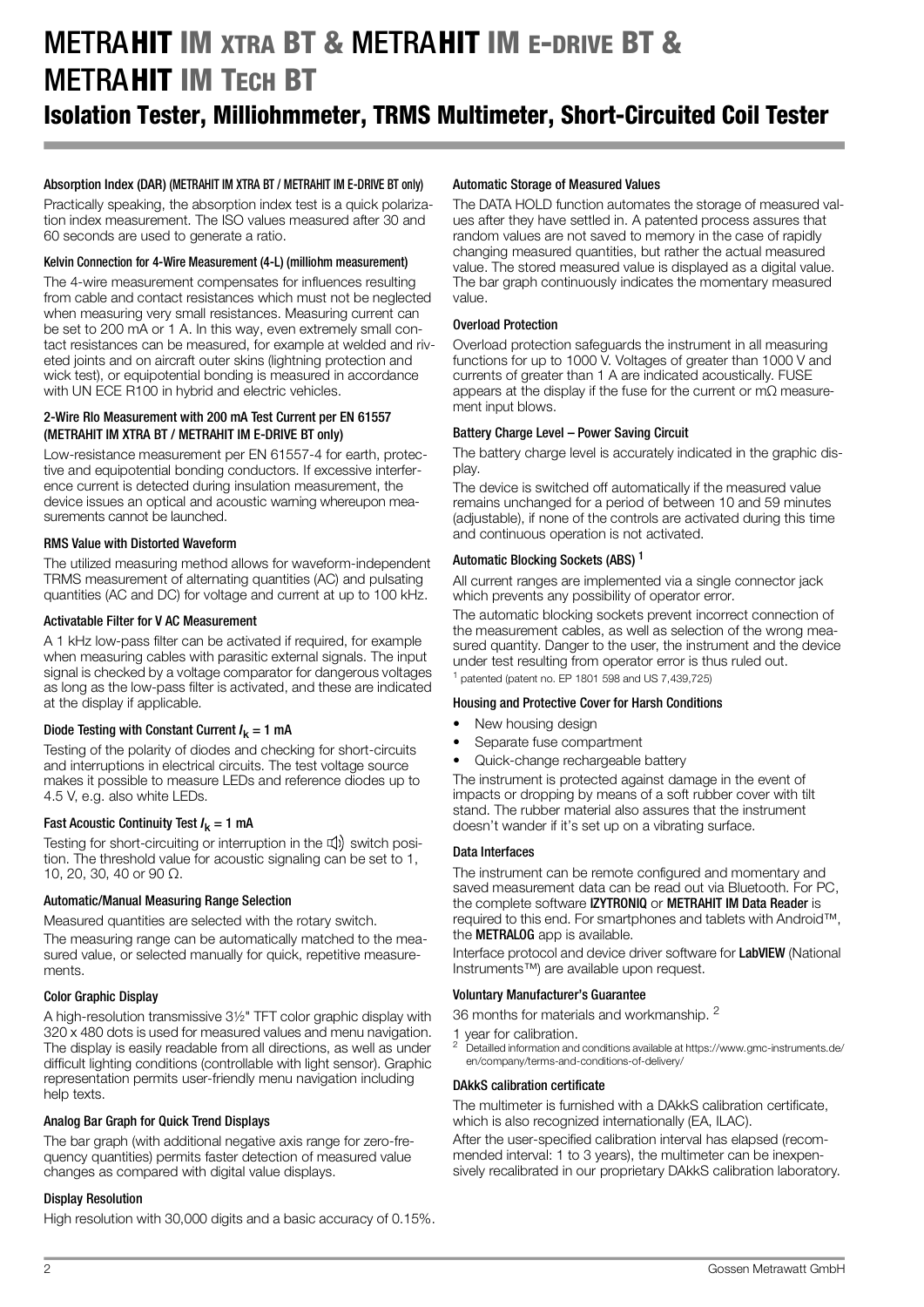# METRAHIT IM XTRA BT & METRAHIT IM E-DRIVE BT & **METRAHIT IM TECH BT**

## Isolation Tester, Milliohmmeter, TRMS Multimeter, Short-Circuited Coil Tester

### Overview of Included Features

| <b>Function</b>                                                                        | METRAHIT<br>IM XTRA BT<br>IM E-DRIVE BT        | <b>METRAHIT</b><br>IM TECH BT      |
|----------------------------------------------------------------------------------------|------------------------------------------------|------------------------------------|
| $V_{DC}$ (Ri = 9 M $\Omega$ )                                                          |                                                |                                    |
| $V_{AC}$ / Hz TRMS (Ri = 9 M $\Omega$ )                                                | <b>1kHz</b> filter                             | 1kHz filter                        |
| $V_{AC+DC}$ TRMS (Ri = 9 M $\Omega$ ) <sup>1</sup>                                     | <b>1kHz</b> filter                             | $I$ kHz $\overline{I}$ filter      |
| $V_{AC+DC}$ TRMS (Ri = 1 M $\Omega$ )<br>R <sub>ISO</sub> range (interference voltage) |                                                |                                    |
| Hz $(V_{AC})$                                                                          | 300 kHz                                        | 300 kHz                            |
| V <sub>AC. AC+DC</sub> bandwidth                                                       | 100 kHz                                        | 100 kHz                            |
| A <sub>DC, AC, AC+DC</sub> / Hz TRMS                                                   | 10 nA  1 A                                     | 10 nA  1 A                         |
| Fuse F1 current measurement function                                                   | 1 A/1000 V -<br>30 kA <sup>4</sup>             | 1 A/1000 V -<br>30 kA <sup>4</sup> |
| Current sensor transformation ratio $\infty$                                           | $1 mV: 1 - 10 -$<br>100 · 1000 mA              | $1 mV: 1 - 10 -$<br>100 · 1000 mA  |
| Hz (A AC)                                                                              | 30 kHz                                         | 30 kHz                             |
| Insulation resistance RISO: test voltages                                              | $50 \cdot 100 \cdot 250 \cdot$<br>500 · 1000 V |                                    |
| Short-circuited coil test (1 kV) with COIL adapter                                     | option                                         |                                    |
| Duty cycle measurement as %                                                            |                                                |                                    |
| Speed measurement in RPM                                                               |                                                |                                    |
| Resistance Rlo with 200 mA per EN 61557                                                | $\bullet$                                      |                                    |
| Milliohm with 4-wire method, m $\Omega$ with 200 mA                                    |                                                |                                    |
| Milliohm with 4-wire method, $m\Omega$ with 1 A pulse                                  |                                                |                                    |
| Fuse F2 RIo measurement function                                                       | 315 mA/1000 V-<br>30 kA <sup>4</sup>           |                                    |
| Resistance $\Omega$                                                                    | $\bullet$                                      | $\bullet$                          |
| <b>디</b> ))<br>Continuity                                                              | $\bullet$                                      | $\bullet$                          |
| Diode $4.5V$                                                                           |                                                |                                    |
| Temperature °C/°F TC type K and Pt100/1000 <sup>2</sup>                                | ٠                                              |                                    |
| Capacitance<br>ᆂ                                                                       |                                                | ۰                                  |
| MIN/MAX/data hold                                                                      |                                                | ٠                                  |
| Test sequence                                                                          | 1 (with 10 steps)                              |                                    |
| Sequence functions Expert                                                              | option                                         | option                             |
| 64 MBit memory <sup>3</sup>                                                            |                                                | $\bullet$                          |
| <b>Bluetooth interface</b>                                                             | $\bullet$                                      | $\bullet$                          |
| 3.5" TFT color graphic display                                                         |                                                |                                    |
| Push-button probe Start/Stop and Send/Store                                            |                                                |                                    |
| Quick-change battery with USB charging                                                 |                                                |                                    |
| Protection                                                                             | IP <sub>52</sub>                               | IP52                               |
| Measuring category                                                                     | 1000 V CAT III,<br>600 V CAT IV                | 1000 V CAT III,<br>600 V CAT IV    |

<sup>1</sup> Due to the system, the DC component indicated in the smallest measuring range (300 mV) has an offset. For a precise measurement of the DC component, please select measuring function VDC.<br>
<sup>2</sup> with optional temperature sensors<br>
<sup>3</sup> For 300,000 measured values, sampling rate adjustable from 0.1 seconds to

9 hours

 $4$  30 kA = breaking capacity

### **Standard Equipment** (depending on Device Variant)

- 1 Multimeter with rubber holster
- 1 HC40 hard case (for multimeter and accessories) (Z270K: black or Z270H: orange)
- 1 Quick-change, rechargeable lithium polymer battery with USB power pack (5 V DC, 2 A) (Z270A or Z270G)
- 1 Probe (with start/stop and store/send function) (Z270S) (METRAHIT IM XTRA BT and METRAHIT IM E-DRIVE only)
- 1 Cable set KS17-2 (1 pair of safety measurement cables, red/ black, with 4 mm test tips) (GTY362003P0002)
- 1 Pair of KC4 Kelvin clips (Z227A) (METRAHIT IM XTRA BT and METRAHIT IM TECH BT only)
- 1 KC&S Kelvin clip and Kelvin probe (Z227C) (METRAHIT IM E-DRIVE BT only)
- 1 DAkkS calibration certificate
- 1 Condensed operating instructions \* Comprehensive operating instructions available on the Internet for download from www.gossenmetrawatt.com
- 1 IZYTRONIQ Business Starter license (card with registration key for software)



### Overview of Scope of Delivery

| Accessories                     | <b>Type</b>                        | Article<br>No.     | M273S                   | <b>M274S</b>            | <b>M272S</b>            |
|---------------------------------|------------------------------------|--------------------|-------------------------|-------------------------|-------------------------|
| <b>METRAHIT IM XTRA BT</b>      |                                    | <b>M273D</b>       | X                       |                         |                         |
| <b>METRAHIT IM E-DRIVE BT</b>   |                                    | <b>M274B</b>       |                         | $\overline{\mathbf{x}}$ |                         |
| <b>METRAHIT IM TECH BT</b>      |                                    | <b>M272B</b>       |                         |                         | X                       |
| Quick-change lithium polymer    |                                    |                    |                         |                         |                         |
| rechargeable battery            |                                    | Z270A/             |                         |                         |                         |
| & USB mains power pack          | M27x                               | Z270G              | χ                       | Χ                       | χ                       |
| USB mains power pack with 4     |                                    |                    |                         |                         |                         |
| replaceable primary terminals   |                                    |                    |                         |                         |                         |
| (for Z270A/ Z270G)              | M27x                               | 7270L              | 0                       | 0                       | 0                       |
| Push-button probe               | Z270S                              | Z270S              | X                       | $\overline{X}$          |                         |
| Cable set                       | <b>KS17-2</b>                      | GTY3620<br>03P0002 | X                       | X                       | χ                       |
| 1 pair of Kelvin clips          | KC <sub>4</sub>                    | <b>Z227A</b>       | $\overline{\mathsf{x}}$ | $\overline{0}$          | $\overline{\mathsf{x}}$ |
| 1 pair of Kelvin probes         | <b>KC27</b>                        | Z227B              | 0                       | 0                       | $\Omega$                |
| 1 Kelvin clip &                 |                                    |                    |                         |                         |                         |
| 1 Kelvin probe                  | KC&S                               | Z227C              | $\Omega$                | χ                       | $\Omega$                |
| Concentric Kelvin probes for    |                                    |                    |                         |                         |                         |
| 4-wire measurements             | KCC                                | Z2270              | 0                       | 0                       | $\Omega$                |
| Cable reel for 4-wire measure-  |                                    |                    |                         |                         |                         |
| ments, 100 meters               | <b>KCV100</b>                      | 7227E              | 0                       | 0                       | $\Omega$                |
| Hard case                       |                                    |                    |                         |                         |                         |
| black                           |                                    | 7270K              | χ                       |                         | X                       |
| orange                          | <b>HC40</b>                        | Z270H              |                         | X                       |                         |
| Magnetic holder and             |                                    |                    |                         |                         |                         |
| Velcro fastener                 | HIT-Clip                           | Z117A              | $\Omega$                | 0                       | $\Omega$                |
| COIL adapter 10 µH  50 mH       | <b>COIL Adapter</b><br>50mH        | Z270F              | 0                       | 0                       |                         |
| COIL adapter 10 µH  500 mH      | <b>COIL Adapter</b><br><b>XTRA</b> | Z270M              | 0                       | 0                       |                         |
| Set of test probes with         |                                    |                    |                         |                         |                         |
| alligator clips for             |                                    |                    |                         |                         |                         |
| COIL adapter XTRA               | KSC-3L                             | Z110C              | $\overline{0}$          | 0                       |                         |
| Adapter cable 4 mm male         |                                    |                    |                         |                         |                         |
| to 6 mm female                  | AK-4M/6F                           | Z110L              | $\Omega$                | 0                       | $\Omega$                |
| Functions expansion to          | Sequence                           | Z270P              |                         |                         |                         |
| 16 test sequences with up to    | Expert                             |                    |                         |                         |                         |
| 63 test steps each              |                                    |                    | 0                       | 0                       | 0                       |
| <b>IZYTRONIO</b>                | S101S&                             | S101S&             |                         |                         |                         |
| <b>Business Starter License</b> | Z956A                              | Z956A              | χ                       | X                       | Χ                       |

Key<br> $X =$ standard

 $0 =$  option  $\qquad -$  = not possible, not provided for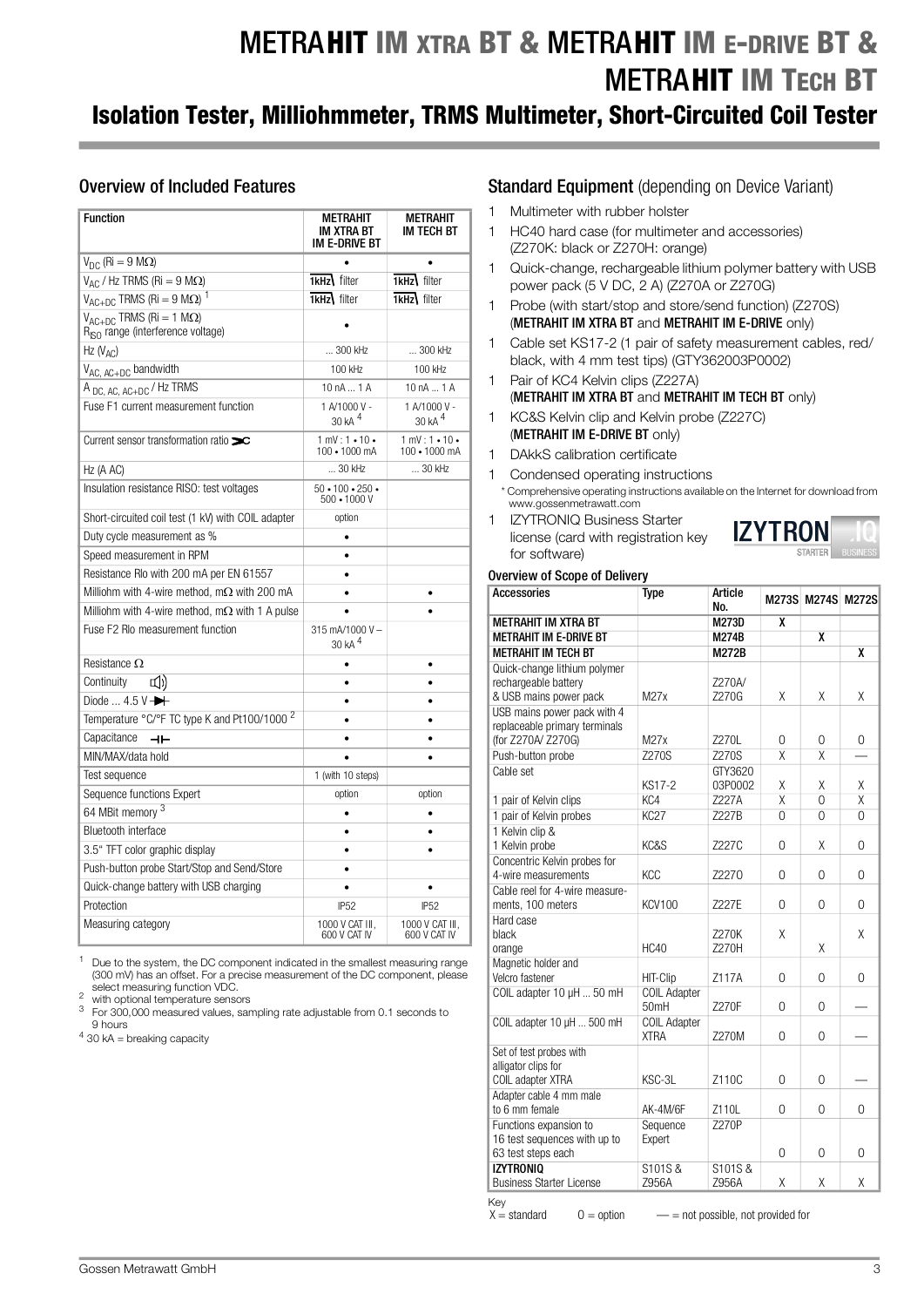## METRAHIT IM XTRA BT & METRAHIT IM E-DRIVE BT & **METRAHIT IM TECH BT**

## Isolation Tester, Milliohmmeter, TRMS Multimeter, Short-Circuited Coil Tester

**Characteristic Values**  $Key: d = digit(s)$ ,  $MR = measuring range$ ,  $rds = reading$  (measured value)

|                                                                    |                                   |                           | <b>Resolution at</b>     |                          | <b>Intrinsic Uncertainty under Reference Conditions</b> |                      |                          |                                      |                                |                                 |                                |  |  | Overload |
|--------------------------------------------------------------------|-----------------------------------|---------------------------|--------------------------|--------------------------|---------------------------------------------------------|----------------------|--------------------------|--------------------------------------|--------------------------------|---------------------------------|--------------------------------|--|--|----------|
| Meas.<br>Func.                                                     | <b>Measuring Range</b>            |                           | <b>Upper Range Limit</b> |                          | Input Impedance                                         |                      |                          | $\pm$ ( % rdg. +  d)                 |                                |                                 | Capacity <sup>2</sup>          |  |  |          |
| (input)                                                            |                                   |                           |                          |                          |                                                         | 30,000               | 3000                     | 30,000                               | 30,000                         |                                 |                                |  |  |          |
|                                                                    |                                   | 30,000                    | 3000                     | $\frac{1}{2}$            | $\sim$ / $\approx$                                      | $=$                  | $\frac{1}{2}$            | 21,11                                | $\overline{\mathbf{z}}^{1,11}$ | Value                           | Time                           |  |  |          |
|                                                                    | 300 mV                            | $10 \mu V$                |                          | $9 M\Omega$              | $9 M\Omega$ // < 50 pF                                  | $0.15 + 10^{10}$     |                          |                                      |                                | 1000V                           |                                |  |  |          |
|                                                                    | 3<br>V                            | 100 µV                    |                          | $9 M\Omega$              | $9 M\Omega$ // < 50 pF                                  | $0.15 + 10$          |                          |                                      |                                | DC<br>ĀČ                        |                                |  |  |          |
| V                                                                  | 30<br>$\overline{V}$              | 1 mV                      |                          | $9 M\Omega$              | $9 M\Omega$ // < 50 pF                                  | $0.15 + 10$          |                          | $0.5 + 30$                           | $1.0 + 30$                     | <b>RMS</b>                      | Cont.                          |  |  |          |
|                                                                    | 300<br>V                          | $10 \text{ mV}$           |                          | $9 M\Omega$              | $9 M\Omega$ // < 50 pF                                  | $0.2 + 20$           |                          |                                      |                                | sine                            |                                |  |  |          |
|                                                                    | 1000<br>V                         | 100 mV                    |                          | $9 \text{ M}\Omega$      | $9 M\Omega$ // < 50 pF                                  | $0.2 + 20$           |                          |                                      |                                |                                 |                                |  |  |          |
|                                                                    |                                   |                           |                          |                          | Voltage drop at approx. range limit                     |                      | $\overline{\phantom{a}}$ | $\sim$ 1, 11                         | $\overline{z}^{1,11}$          |                                 |                                |  |  |          |
|                                                                    | 300<br>μA                         | 10nA                      |                          |                          | $70$ mV                                                 | $0.25 + 10$          |                          | $1 + 30^{10}$                        |                                |                                 |                                |  |  |          |
|                                                                    | 3<br>mA                           | 100 nA                    |                          |                          | 165 mV                                                  |                      |                          |                                      |                                | 0.3A                            | Cont.                          |  |  |          |
| A                                                                  | 30<br>mA                          | $1 \mu A$                 |                          |                          | 190 mV                                                  | $0.15 + 10$          |                          | $0,5 + 30^{10}$                      | $1.0 + 30 d$                   |                                 |                                |  |  |          |
|                                                                    | 300 mA<br>Α<br>$\mathbf{1}$       | $10 \mu A$<br>$100 \mu A$ |                          |                          | 450 mV<br>$1.2 \quad V$                                 |                      |                          |                                      |                                |                                 | 5 min.                         |  |  |          |
|                                                                    | Factor: 1:1/10/100/1000           |                           | <b>Measurement input</b> |                          |                                                         |                      |                          | $\sim$ 1, 11                         | $\overline{z}^{1,11}$          | 1 A                             |                                |  |  |          |
|                                                                    |                                   |                           | 300 mV                   |                          | Input impedance                                         |                      | $\frac{1}{2}$            | $0.5 + 30d$                          | $1.0 + 30d$                    |                                 |                                |  |  |          |
| $A \infty$                                                         | $0.3, 3, 30, 300$ A               |                           |                          |                          | Voltage measurement input approx. $9 M\Omega$           |                      |                          |                                      |                                |                                 | Measurement input <sup>6</sup> |  |  |          |
| $@V_{AC}/$<br><b>VAC</b>                                           | 3, 30, 300, 3 k A                 |                           | 3 V                      |                          | $($ $\infty$ V socket)                                  | $0.15 + 10^{10}$     |                          | plus current transformer clamp error |                                | 1000V                           | Max. 10 s                      |  |  |          |
|                                                                    |                                   |                           |                          | Open-circuit             | Meas. current at                                        | $\pm$ ( % rdg. +  d) |                          |                                      |                                |                                 |                                |  |  |          |
|                                                                    |                                   |                           |                          | voltage                  | range limit                                             |                      | 3000                     |                                      |                                |                                 |                                |  |  |          |
| $m\Omega$ @                                                        | $3 \text{ m}\Omega$               |                           | $0.001$ m $\Omega$       | 2.83.8V                  | 1A                                                      |                      | $1.0 + 20$               |                                      |                                |                                 |                                |  |  |          |
| 1 A pulse                                                          | $30 \text{ m}\Omega$              |                           | $0.01$ m $\Omega$        | 2.83.8V                  | 1A                                                      |                      | $0.5 + 7$                |                                      |                                | $\pm 0.6$ V <sup>14</sup>       | Cont.                          |  |  |          |
| $(4-wire)$                                                         | 300 $m\Omega$                     |                           | $0.1 \text{ m}\Omega$    | 2.83.8V                  | 1A                                                      |                      |                          |                                      |                                |                                 |                                |  |  |          |
| $m\Omega$ @                                                        | $30 \text{ m}\Omega$              |                           | $0.01 \text{ m}\Omega$   | >4V                      | 200 mA                                                  |                      |                          |                                      |                                |                                 |                                |  |  |          |
| 200mA<br>(4-wire)                                                  | 300 $m\Omega$                     |                           | $0.1 \text{ m}\Omega$    | >4V                      | 200 mA                                                  |                      | $0.5 + 7^{16}$           |                                      |                                | $\pm 0.6$ V <sup>14</sup>       | Cont.                          |  |  |          |
| $m\Omega$                                                          | $3\Omega$                         |                           | 1 m $\Omega$             | >4V                      | 200 mA                                                  |                      |                          |                                      |                                |                                 |                                |  |  |          |
| 20 mA<br>(4-wire)                                                  | $30\Omega$                        |                           | 10 m $\Omega$            | >4V                      | 20 mA                                                   |                      | $0.5 + 7$                |                                      |                                | $\pm 0.6$ V $^{14}$             | Cont.                          |  |  |          |
|                                                                    | @ 200mA: $3 \Omega$               |                           | $1 \text{ m}\Omega$      | >4V                      | 200 mA                                                  |                      | $2.5 + 10^{10}$          |                                      |                                |                                 |                                |  |  |          |
| $R_{\text{Lo}}$<br>(2-wire) <sup>18</sup><br>EN61557 <sup>17</sup> | @ 20mA: 30 Ω                      |                           | 10 m $\Omega$            | >4V                      | 20 mA                                                   |                      | $2.5 + 10^{10}$          |                                      |                                | $\pm 0.6$ V $^{15}$             | Cont.                          |  |  |          |
|                                                                    | 300<br>$\Omega$                   | $10 \,\mathrm{m}\Omega$   |                          | < 1.4 V                  | approx. 300 µA                                          | $0.2 + 30^{10}$      |                          |                                      |                                |                                 |                                |  |  |          |
|                                                                    | $\overline{3}$<br>kΩ              | $100 \,\mathrm{m}\Omega$  |                          | < 1.4 V                  | approx. 100 µA                                          | $0.15 + 10^{10}$     |                          |                                      |                                |                                 |                                |  |  |          |
| Ω                                                                  | 30<br>$k\Omega$                   | $1 \Omega$                |                          | < 1.4 V                  | approx. $10 \mu A$                                      | $0.15 + 10$          |                          |                                      |                                | 1000V                           |                                |  |  |          |
| $(2-wire)$                                                         | 300<br>$k\Omega$                  | $10 \Omega$               |                          | < 1.4 V                  | approx. 1 µA                                            | $0.15 + 10$          |                          |                                      |                                | DC                              | Max.                           |  |  |          |
|                                                                    | $3 M\Omega$                       | 100 $\Omega$              |                          | $< 1.4$ V                | approx. 0.2 µA                                          | $0.5 + 10$           |                          |                                      |                                | AC<br><b>RMS</b>                | 10 <sub>s</sub>                |  |  |          |
|                                                                    | $30 \text{ M}\Omega$              | $1 k\Omega$               |                          | < 1.4 V                  | арргох. 0.03 µА                                         | $2.0 + 10$           |                          |                                      |                                | sine                            |                                |  |  |          |
| [ 1 1 )                                                            | 300 $\Omega$                      |                           | $100 \,\mathrm{m}\Omega$ | approx. 3 V              | approx. 1 mA constant                                   |                      | $1 + 5^{10}$             |                                      |                                |                                 |                                |  |  |          |
| $\blacksquare$                                                     | 4,5 $V^3$                         |                           | $1$ mV                   | approx. 8 V              |                                                         |                      | $0.5 + 2$                |                                      |                                |                                 |                                |  |  |          |
|                                                                    |                                   |                           |                          | Discharge resistance     | $U_0$ max                                               |                      | $\pm$ ( % rdg. +  d)     |                                      |                                |                                 |                                |  |  |          |
|                                                                    | 30<br>nF                          |                           | 10 pF                    | $10 M\Omega$             | 0.7V                                                    |                      | $1.5 + 10410$            |                                      |                                | 1000V                           |                                |  |  |          |
|                                                                    | 300<br>nF                         |                           | 100 pF                   | 1 $M\Omega$              | 0.7V                                                    |                      | $1+6^{4}$                |                                      |                                | DC                              |                                |  |  |          |
| F                                                                  | 3<br>μF                           |                           | 1 nF                     | 100 $k\Omega$            | 0.7V                                                    |                      | $1 + 64$                 |                                      |                                | AC                              | Max. $10 s$                    |  |  |          |
|                                                                    | 30<br>μF                          |                           | 10 nF                    | 12 $k\Omega$             | 0.7V                                                    |                      | $1+6^{4}$                |                                      |                                | <b>RMS</b><br>sine              |                                |  |  |          |
|                                                                    | 300<br>μF                         |                           | $100$ nF                 | $3 k\Omega$              | 0.7V                                                    |                      | $5+6^{4}$                |                                      |                                |                                 |                                |  |  |          |
|                                                                    |                                   |                           |                          |                          | $f_{min}$ <sup>5</sup>                                  |                      | $\pm$ ( % rdg. +  d)     |                                      |                                |                                 |                                |  |  |          |
| Hz (V)                                                             | Hz<br>300                         | $0.01$ Hz                 |                          |                          |                                                         |                      |                          |                                      |                                | Hz (V) $\frac{6}{1}$            |                                |  |  |          |
| Hz(A)                                                              | 3 kHz                             | $0.1$ Hz                  |                          |                          | 1 Hz                                                    |                      | $0.05 + 5^8$             |                                      |                                | $Hz(\overline{A} \searrow c)^6$ | 1000 V   Max. 10 s             |  |  |          |
|                                                                    | 30 kHz                            | 1 Hz                      |                          |                          |                                                         |                      |                          |                                      |                                |                                 |                                |  |  |          |
| Hz $(A \n\chi)$                                                    | 300 kHz                           | 10 Hz                     |                          |                          | 20 Hz                                                   |                      |                          |                                      |                                | $Hz (A):$ $7$                   |                                |  |  |          |
|                                                                    |                                   |                           | Resolution               | Voltage MR <sup>13</sup> | <b>Frequency MR</b>                                     |                      | $\pm$ ( % v. MR +  d)    |                                      |                                |                                 |                                |  |  |          |
|                                                                    | 10.090.0                          |                           |                          | 3 V AC                   | 15 Hz  1 kHz                                            |                      | $0.2\%$ rdg. + 8 d       |                                      |                                | 1000V                           |                                |  |  |          |
| % 18                                                               | 10.090.0                          |                           | 0.1%                     |                          | $> 1$ kHz $$ 4 kHz                                      |                      | $0.2\%$ MR/kHz + 8 d     |                                      |                                | DC AC<br><b>RMS</b>             | Cont.                          |  |  |          |
|                                                                    | 5.095.0                           |                           |                          | 30 V AC                  | 15 Hz  1 kHz                                            | $0.2\%$ rdg. $+8d$   |                          |                                      | sine                           |                                 |                                |  |  |          |
|                                                                    | 15.085.0                          |                           |                          |                          | > 1 kHz  4 kHz                                          | $0.2\%$ MR/kHz + 8 d |                          |                                      |                                |                                 |                                |  |  |          |
| $RPM^{18}$                                                         | 3030,000                          |                           | 1 RPM                    |                          |                                                         |                      |                          |                                      |                                |                                 |                                |  |  |          |
|                                                                    |                                   |                           |                          |                          |                                                         |                      | $\pm$ ( % rdg. +  K) $9$ |                                      |                                |                                 |                                |  |  |          |
|                                                                    | $-200$<br>Pt100<br>$+850 °C$      |                           |                          |                          |                                                         |                      | $0.5% + 1.5$             |                                      |                                | 1000V                           |                                |  |  |          |
| $^{\circ}$ C / $^{\circ}$ F                                        | $-200$<br>+850 °C<br>Pt1000       | 0.1 °C                    |                          |                          |                                                         |                      | $0.5% + 1.5$             |                                      |                                | DC/AC<br>RMS                    | Max. $10 s$                    |  |  |          |
|                                                                    | $-250$<br>K<br>(NiCr-Ni) +1372 °C |                           |                          |                          |                                                         |                      | $1\% + 5$                |                                      |                                | sine                            |                                |  |  |          |

1 15 ...  $45 \tldots 65$  Hz ... 100 kHz sinusoidal. For influence see page 5.<br>
2 At 0 ° ... + 40 °C<br>
3 Display of up to max. 4.5 V, "OL" in excess of 5.1 V.<br>
4 Applies to measurements at film capacitors during battery operati

power limiting: frequency x voltage max.  $6 \times 10^6$  V x Hz at  $> 100$  V<br>
7 Overload canacity of the current measurement input:

 $\frac{1}{\sqrt{2}}$  Overload capacity of the current measurement input:<br>See current measuring ranges for maximum current values.

See current measuring ranges for maximum current values.<br><sup>8</sup> Input sensitivity, sinusoidal signal: 10% to 100% of the voltage or current measuring range, restriction in mV

measuring range: 30% rdg. The voltage measuring ranges with max. 10 kHz apply in the A measuring range.<br><sup>9</sup> Plus sensor deviation

<sup>10</sup> With ZERO function active<br><sup>11</sup> Accuracy applies as from 1 % of MR; due to the TRMS converter, values  $<$  50 digits are suppressed<br>in the zero point.

<sup>12</sup> 10 minute cool-down period<br><sup>13</sup> Required signal range: 30% to 100% of the voltage measuring range<br><sup>14</sup> The integrated FF1A/1000 V fuse blows in the event of overloading

<sup>15</sup> The integrated 11 To 1050 Y tuse blows in the event of occidents<br>
<sup>15</sup> The integrated FF0.315A/1000 V fuse blows in the event of overloading<br>
<sup>16</sup> For measuring range 30 mΩ and 300 mΩ with function TComp active<br>
<sup>17</sup>

18 METRAHIT IM XTRA BT and METRAHIT IM E-DRIVE BT only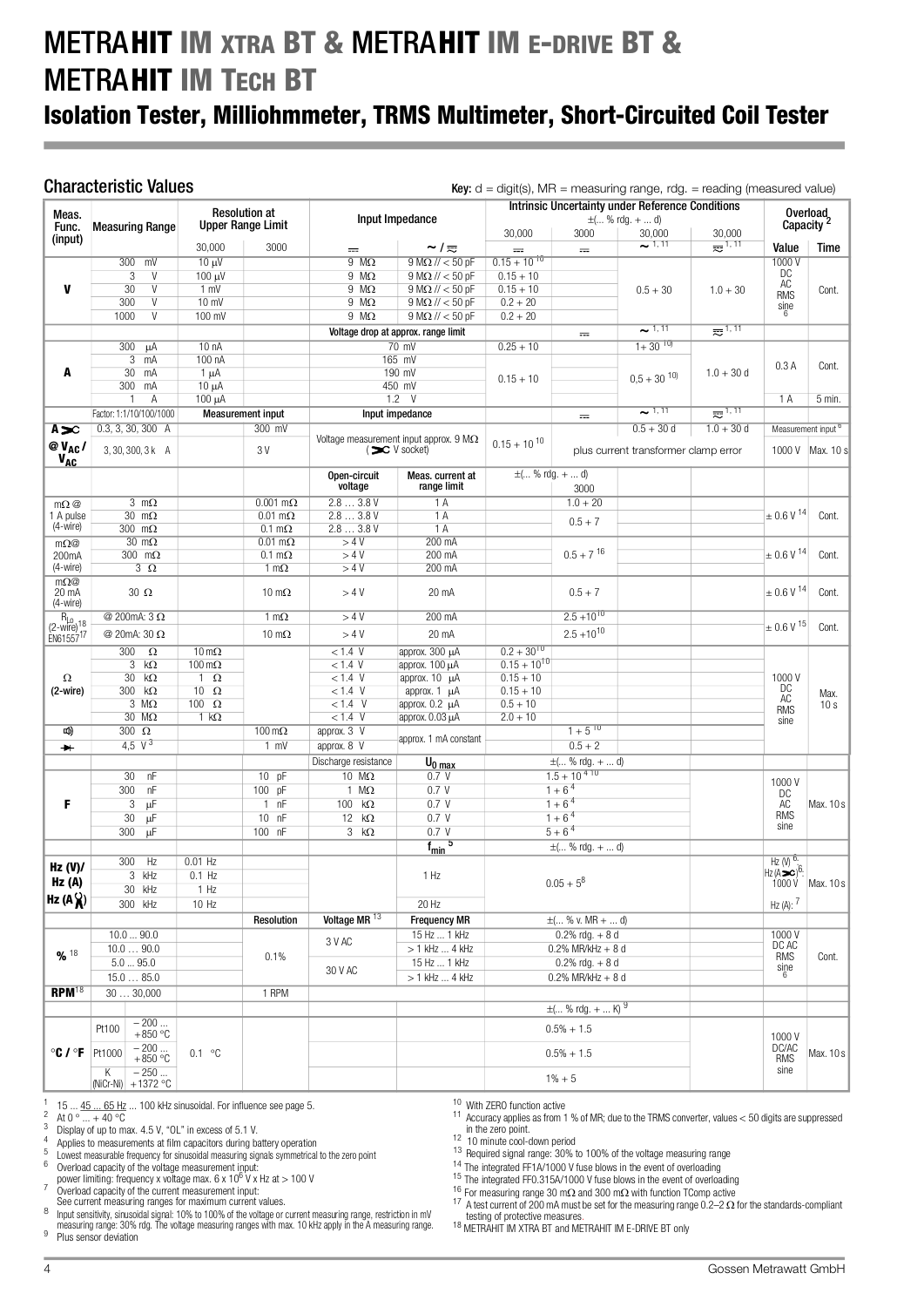## METRAHIT IM XTRA BT & METRAHIT IM E-DRIVE BT & **METRAHIT IM TECH BT** Isolation Tester, Milliohmmeter, TRMS Multimeter, Short-Circuited Coil Tester

#### Insulation Measurement

(METRAHIT IM XTRA BT and METRAHIT IM E-DRIVE BT only)

| <b>Measuring Range</b> | <b>Resolution</b> | <b>Nominal Voltage</b><br>U <sub>ISO</sub> | <b>Intrinsic Uncer-</b><br>tainty at Reference<br><b>Conditions</b><br>$\pm$ (% rdg. + d) |
|------------------------|-------------------|--------------------------------------------|-------------------------------------------------------------------------------------------|
| $31000V \approx$       |                   | $\text{Ri} = 1 \text{M}\Omega$             | $3 + 3$                                                                                   |
| 300 k $\Omega^2$       | $k\Omega$<br>0.1  | 50/100/250/500/1000 V                      | $2 + 10$                                                                                  |
| $3 \text{ M}\Omega$    | $k\Omega$         | 50/100/250/500/1000 V                      | $2 + 10$                                                                                  |
| $30 \text{ M}\Omega$   | $k\Omega$<br>10   | 50/100/250/500/1000 V                      | $2 + 10$                                                                                  |
| $300 \text{ M}\Omega$  | $k\Omega$<br>100  | 50/100/250/500/1000 V                      | $5 + 10$                                                                                  |
| $3000 \text{ M}\Omega$ | 1 M $\Omega$      | 250/500/1000 V                             | $5 + 10$                                                                                  |

<sup>1</sup> TRMS interference voltage measurement (V  $_{AC+DC}$ ) with 1 M $\Omega$  input resistance,<br>
frequency response width: > 65 ... 500 Hz, accuracy: 3% + 30 digits

Current for the M $\Omega$  measurement with U<sub>ISO</sub> is limited to 1 mA. And thus when measuring small insulation resistances, U<sub>Actual</sub> deviates from U<sub>Set</sub>, i.e. U<sub>Actual</sub> is correspondingly smaller.<br>Example: at R<sub>ISO</sub> 200 kΩ max. 200 V.

| <b>Measuring</b><br><b>Function</b>                   | Nom.<br>Voltage<br>U <sub>N</sub> | Open-<br>Circuit<br>Voltage<br>$U_0$ Max. | Nom.<br>Cur-<br>rent $I_N$ | Short-<br>Circuit<br>Cur-<br>rent $I_k$ | Acoustic<br>Signal<br>for | Value                                            | <b>Overload Capacity</b><br><b>Time</b> |
|-------------------------------------------------------|-----------------------------------|-------------------------------------------|----------------------------|-----------------------------------------|---------------------------|--------------------------------------------------|-----------------------------------------|
| $U_{int}$<br>$M\Omega_{\varpi}^{\dots}U_{\text{ISO}}$ |                                   |                                           |                            |                                         | U > 1000 V                | $1000 \text{ V}$ <sub><math>\approx</math></sub> | Cont.                                   |
|                                                       | 50<br>100                         | 1.2x<br>$U_{\mathsf{Iso}}$                |                            | < 1.4                                   | U > 1000                  |                                                  |                                         |
| $M\Omega_{\odot}U_{\rm ISO}$                          | 250<br>500 V<br>1000V             | 1.12x<br>U <sub>lso</sub>                 | 1.0 <sub>m</sub> A         | mA                                      | V                         | $1000V\approx$                                   | 10s                                     |

#### Short-Circuited Coil Test (only METRAHIT IM XTRA BT or METRAHIT IM E-DRIVE BT and with optional COIL Adapter)

| <b>Measuring Range</b> | <b>Resolution</b> | <b>Nominal Voltage</b><br>U <sub>SFT</sub> | <b>Intrinsic Uncer-</b><br>tainty at Reference<br><b>Conditions</b><br>$\pm$ (% rdq. + d) |
|------------------------|-------------------|--------------------------------------------|-------------------------------------------------------------------------------------------|
| $0.31000V =$           |                   | $\text{Ri} = 1 \text{M}\Omega$             | $3 + 30 > 100$ digits                                                                     |
| $10.030.9$ µs          | $0.1$ [ $\mu$ s]  | 1000V                                      | $10 + 5$ digits                                                                           |
| $31250 \,\mu s$        | [µs]              |                                            |                                                                                           |

TRMS interference voltage measurement (V  $_{AC+DC}$ ) with 1 M $\Omega$  input resistance, frequency response width: > 65 ... 500 Hz, accuracy: 3% + 30 digits

frequency response width: > 65 ... 500 Hz, accuracy: 3% + 30 digits 2 The time value may vary for different COIL adapters by up to 10 %. This has no influence whatsoever if you perform the measurements with the same COIL adapter and compare them with each other.

Inductance measuring ranges of optional COIL adapters:

- COIL adapter XTRA (Z270M): 10 µH up to 5 H
- COIL adapter 50mH (Z270F): 10 µH up to 50 mH

#### Internal Clock

| Time format | DD.MM.YYYY hh:mm:ss                |
|-------------|------------------------------------|
| Resolution  | 0.1 s (measured values time stamp) |
| Accuracy    | $±1$ minute per month              |
| Temperature |                                    |
| influence   | 50 ppm/K                           |

### Reference Conditions

| $+23$ °C $\pm 2$ K                    |
|---------------------------------------|
| 40%  75%                              |
|                                       |
| 45 Hz  65 Hz                          |
| Measured quantity waveform Sinusoidal |
| 4.0 V $\pm$ 0.1 V                     |
|                                       |

### Influencing Quantities and Influence Error

| Influencing<br>Quantity | Sphere of<br><b>Influence</b>              | Measured Quantity /<br><b>Measuring Range</b> | <b>Influence Error</b><br>$(\%$ rdg. +  d) / 10 K |
|-------------------------|--------------------------------------------|-----------------------------------------------|---------------------------------------------------|
|                         |                                            | $V =$                                         | $0.2 + 5$                                         |
|                         |                                            | $\overline{v} \simeq$                         | $0.4 + 5$                                         |
| Temperature             | $0 °C  +21 °C$<br>and<br>$+25$ °C $+40$ °C | $300 \Omega$ $3 \text{ M}\Omega$              | $0.5 + 5$                                         |
|                         |                                            | $30 \text{ M}\Omega$                          | $1 + 5$                                           |
|                         |                                            | $mA/A =$                                      | $0.5 + 5$                                         |
|                         |                                            | $mA/A \simeq$                                 | $0.8 + 5$                                         |
|                         |                                            | 30 nF  300 µF                                 | $2 + 5$                                           |
|                         |                                            | Hz.                                           | $0.2 + 5$                                         |
|                         |                                            | °C/°F (Pt100/Pt1000)                          | $0.5 + 5$                                         |

**With zero balancing** 

#### Frequency Influence for  $V_{AC}$ ,  $V_{AC+DC}$  Voltage Ranges

|                            | <b>Deviation</b>                     |                                                             |                                     |  |
|----------------------------|--------------------------------------|-------------------------------------------------------------|-------------------------------------|--|
| <b>Frequency Range</b>     | 300 mV range<br>$\pm$ ( % rdg. +  d) | 3 V, 30 V, 300 V range <sup>2</sup><br>$\pm$ ( % rdg. +  d) | 1000 V range $2$<br>$\pm$ ( % rdg.) |  |
| $15 Hz$ $45 Hz$            | $2 + 30$                             | $2 + 30$                                                    | $2 + 30$                            |  |
| $>65$ Hz  1 kHz            | $0.5 + 30$                           | $0.5 + 30$                                                  | $1 + 30$                            |  |
| $> 1$ kHz $\dots$ 10 kHz   | $2 + 30$                             | $1.5 + 30$                                                  | $10 + 30$                           |  |
| $>$ 10 kHz $\ldots$ 20 kHz | $3 + 30$                             | $1.5 + 30$                                                  |                                     |  |
| $>$ 20 kHz $\ldots$ 50 kHz | $3 + 30$                             | $5 + 30$                                                    |                                     |  |
| > 50 kHz  100 kHz          | $10 + 30$                            | $10 + 30$                                                   |                                     |  |

1 For sinusoidal input signals > 10% to 100% of the range (mV range: as of 30% of range, at 1% to

10% of the range: f < 50 kHz, intrinsic error increased by 0.2% of the upper range limit.<br><sup>2</sup> Overload capacity of the voltage measurement input:

power limiting: frequency x voltage max.  $6 \times 10^6$  V x Hz at  $> 100$  V

### Frequency Influence for  $I_{AC}$  /  $I_{AC+DC}$  Current Measuring Ranges

|                         | Influence Error <sup>1</sup>                  |                                        |  |  |  |
|-------------------------|-----------------------------------------------|----------------------------------------|--|--|--|
| <b>Frequency Range</b>  | 300 µA to 300 mA<br>$\pm$ ( % rdg. +  digits) | 1 A range<br>$\pm$ ( % rdg. +  digits) |  |  |  |
| $15 Hz$ $45 Hz$         | $2 + 30$                                      | $2 + 30$                               |  |  |  |
| $>65$ Hz $$ 1 kHz       | $1 + 30$                                      | $1 + 30$                               |  |  |  |
| $>1$ kHz $$ 2 kHz       | $1 + 30$                                      | $1 + 30$                               |  |  |  |
| $>$ 2 kHz $\ldots$ 5kHz | $1 + 30$                                      | $3 + 30$                               |  |  |  |
| $> 5$ kHz  10 kHz       | $5 + 30$                                      | $5 + 30$                               |  |  |  |

 $\frac{1}{1}$  For sinusoidal input signals  $> 10\%$  to 100% of the range

| Influencing<br>Quantity      | Sphere of<br>Influence | <b>Measured Quantity /</b><br><b>Measuring Range</b> | <b>Influence Error</b> |
|------------------------------|------------------------|------------------------------------------------------|------------------------|
| 13<br><b>Crest Factor CF</b> |                        | $V \sim A \sim$                                      | $\pm$ 1% rdg.          |
|                              | > 35                   |                                                      | $\pm$ 3% rdg.          |
|                              |                        |                                                      |                        |

<sup>1</sup> Except for sinusoidal waveform

| Influencing<br>Quantity                    | Sphere of<br><b>Influence</b>   | <b>Measured Quantity</b>   | <b>Influence Error</b>               |
|--------------------------------------------|---------------------------------|----------------------------|--------------------------------------|
| Relative<br>Atmospheric<br><b>Humidity</b> | 75%<br>3 days<br>instrument off | V, A, $\Omega$ , F, Hz, °C | 1 x intrinsic uncertainty            |
| <b>Battery Voltage</b>                     |                                 | ditto                      | included in intrinsic<br>uncertainty |

| Influencing<br>Quantity                       | Sphere of Influence                                                                                                                           | Measured Qty. /<br><b>Measuring Range</b> | Damping   |
|-----------------------------------------------|-----------------------------------------------------------------------------------------------------------------------------------------------|-------------------------------------------|-----------|
|                                               | Interference quantity max. 1000 V $\sim$                                                                                                      | $V -$                                     | $>90$ dB  |
| <b>Common Mode</b><br>Interference            |                                                                                                                                               | $3V \sim$                                 | $> 90$ dB |
| Voltage                                       | Interference quantity max. 1000 V $\sim$<br>50 Hz  60 Hz. sinusoidal                                                                          | 30.300 V $\sim$                           | $>150$ dB |
|                                               |                                                                                                                                               | 1000 V $\sim$                             | $>150$ dB |
| <b>Series Mode</b><br>Interference<br>Voltage | Interference quantity: $V \sim$ ,<br>respective nominal value of the<br>measuring range,<br>max. 1000 V $\sim$ , 50 Hz  60 Hz sinu-<br>soidal | $V =$                                     | $> 50$ dB |
|                                               | Interference quantity max. $1000V -$                                                                                                          | $V \sim$                                  | $> 50$ dB |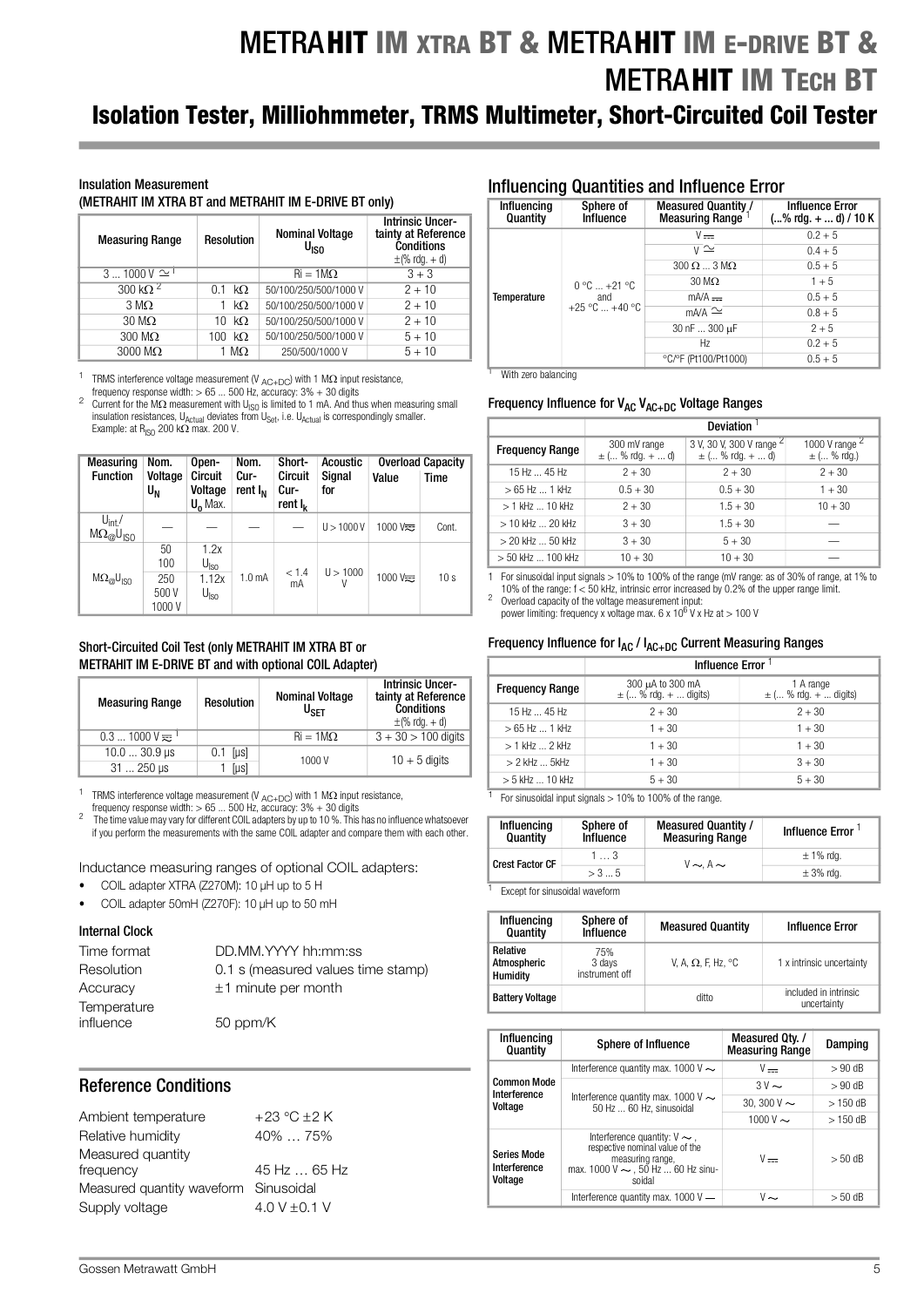## METRAHIT IM XTRA BT & METRAHIT IM E-DRIVE BT & **METRAHIT IM TECH BT**

## Isolation Tester, Milliohmmeter, TRMS Multimeter, Short-Circuited Coil Tester

### Response Time (after manual range selection)

| Measured Quantity /<br><b>Measuring Range</b>      | Digital Display<br><b>Response Time</b> | <b>Measured Quantity</b><br><b>Jump Function</b>   |  |
|----------------------------------------------------|-----------------------------------------|----------------------------------------------------|--|
| $V = V \sim$<br>$A = A \sim$                       | 1.5s                                    | from $0$ to $80\%$<br>of upper range limit value   |  |
| $300 \Omega$ $\ldots$ 3 M $\Omega$                 | 2s                                      |                                                    |  |
| 30 M $\Omega$ , $M\Omega_{\text{@}}U_{\text{ISO}}$ | Max, $5s$                               |                                                    |  |
| Continuity                                         | $< 50$ ms                               | from $\infty$ to 50%<br>of upper range limit value |  |
| $°C$ (Pt 100)                                      | Max. $3s$                               |                                                    |  |
| ≁                                                  | 1.5s                                    |                                                    |  |
| 30 nF  300 µF                                      | Max, $5s$                               | from $0$ to $50\%$                                 |  |
| $>10$ Hz                                           | 1.5s                                    | of upper range limit value                         |  |

### Fuse

| Current measuring ranges<br>& 4-wire m $\Omega$ measuring ranges       | <b>F1:</b> FF 1 A/1000 V AC/DC,<br>$6.3 \times 32$ mm<br>Fuse with breaking capacity of<br>30 kA at 1000 V AC/DC, protects<br>the current measurement input in<br>the 300 $\mu$ A to 1 A ranges |
|------------------------------------------------------------------------|-------------------------------------------------------------------------------------------------------------------------------------------------------------------------------------------------|
| 2-wire m $\Omega$ measuring                                            | F2: FF 0,315 A/1000 V                                                                                                                                                                           |
| ranges                                                                 | $6.3 \times 32$ mm                                                                                                                                                                              |
| <b>(METRAHIT IM XTRA BT and</b><br><b>METRAHIT IM E-DRIVE BT ONly)</b> | Fuse with breaking capacity of 30 kA<br>at 1000 V AC/DC                                                                                                                                         |

### Power Supply

| Battery module     | 3.7 V, 4000 mAh, LiPo<br>(approx. 25% self-discharge per year)                                                                                                                                                                                                                     |
|--------------------|------------------------------------------------------------------------------------------------------------------------------------------------------------------------------------------------------------------------------------------------------------------------------------|
| Service life       | approx. 20 hours (without $\mathsf{M}\Omega_{\mathsf{ISO}}$ mea-<br>surement / $R_{L0}$ / R 4-wire measurement)                                                                                                                                                                    |
| Battery indicator  | Battery charge level display via battery<br>symbol: [13], querying of momentary<br>exact charge level in % via menu function                                                                                                                                                       |
| Power OFF function | The multimeter is switched off automatically:<br>- when battery voltage drops to below<br>approx. 3.6 V<br>- if none of the keys or the rotary switch<br>are activated for an adjustable duration<br>(10 to 59 min.) and the multimeter is not<br>in the continuous operation mode |

Rechargeable battery modules can only be recharged externally.

| Measuring<br><b>Function</b> | Nominal<br>Voltage U <sub>N</sub> | Resistance<br>of the DUT | <b>Service Life</b><br>in Hours | Number of Possible Mea-<br>surements with Nominal<br>Current per EN 61557 |
|------------------------------|-----------------------------------|--------------------------|---------------------------------|---------------------------------------------------------------------------|
| v                            |                                   |                          | 20                              |                                                                           |
| $V \sim$                     |                                   |                          | $15^1$                          |                                                                           |
| <b>RINS</b>                  | 100 V                             | 1 M $\Omega$             | 5                               |                                                                           |
|                              | 100 V                             | $100 \text{ k}\Omega$    |                                 | 300                                                                       |
|                              | 500 V                             | $500 \text{ k}\Omega$    |                                 | 60                                                                        |
|                              | 1000 V                            | $2 \text{ M}\Omega$      |                                 | 20                                                                        |

<sup>1</sup> Times 0.7 for interface operation

## Electromagnetic Compatibility (EMC)

Interference emission EN 61326-1 class B

Interference immunity EN 61326-1 Short-term measured value deviation of up to 10% may occur during electromagnetic interference thus reducing the specified operating quality.

**Display** 

TFT color graphic display (55 x 36 mm) with analog and digital display including unit of measure, type of current and various special functions

### Background Illumination

Activated background illumination can be regulated by means of a light sensor.

### Analog Bar Graph

| Scaling          | linear                                            |
|------------------|---------------------------------------------------|
| Polarity display | with automatic switching                          |
| Measuring rate   | 40 measurements per second and display<br>refresh |

320 x 480 dots, 12 mm

### Digital Measured Value Display

Resolution /<br>char. height

| Number of places    | 31,000 / 3100                                                       |
|---------------------|---------------------------------------------------------------------|
|                     | 4%-place in the V, A, Hz and $\Omega$ measuring                     |
|                     | functions, depending on parameter setting                           |
| Overflow display    | "OL" is displayed for $\geq$ 31,000 digits<br>or $\geq$ 3100 digits |
| Polarity display    | "-" (minus sign) is displayed                                       |
|                     | if plus pole is connected to "L"                                    |
| Measuring rate      | 10 and 40 measurements per second with                              |
|                     | the Min-Max function except for the capac-                          |
|                     | itance, frequency and duty cycle measur-                            |
|                     | ing functions                                                       |
| <b>Refresh Rate</b> | 2 times per second, every 500 ms                                    |

## Electrical Safety

Protection category II per EN 61010-1 Measuring category CAT III CAT IV Nominal Voltage 1000 V 600 V Pollution degree 2 Test voltage 7.4 kV~ per EN 61010-1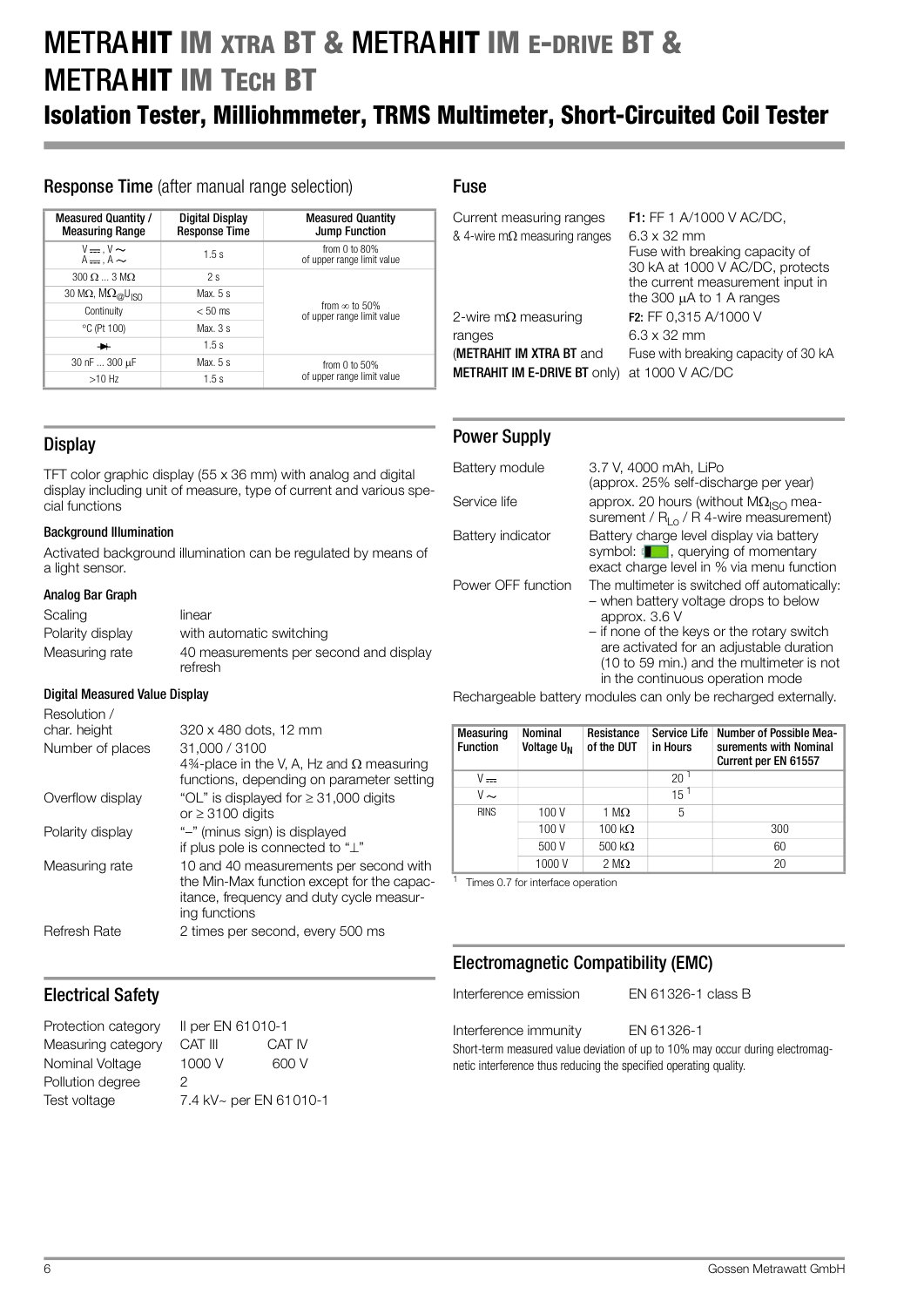## METRAHIT IM XTRA BT & METRAHIT IM E-DRIVE BT & **METRAHIT IM TECH BT** Isolation Tester, Milliohmmeter, TRMS Multimeter, Short-Circuited Coil Tester

## Ambient Conditions

| Accuracy range                                 | 0 °C to $+40$ °C                                        |
|------------------------------------------------|---------------------------------------------------------|
| Operating temperatures<br>(Storage temperature |                                                         |
| with batteries)                                | $-10$ °C $ +50$ °C                                      |
|                                                | $-20$ °C $\ldots$ +50 °C with rubber holster            |
|                                                | Storage temperatures $-25$ °C  +70 °C (without battery) |
| Relative humidity                              | 40 to 75%, no condensation allowed                      |
| Elevation                                      | to 2000 m                                               |
| Deployment                                     | Indoors, except within specified ambient<br>conditions  |

### Data Interface

Type Bluetooth 4.2 Transmitting power max. 91 mW

Frequency band 2.402 ... 2.480 GHz Functions – Query measuring functions and parameters – Query momentary measurement data

### Internal Measured Value Storage

Memory capacity 64 MBit for approx. 300,000 measured values with indication of date and time

### Mechanical Design

| Housing           | Impact resistant plastic (ABS)                                    |
|-------------------|-------------------------------------------------------------------|
| <b>Dimensions</b> | $235 \times 105 \times 56$ mm (without rubber<br>holster)         |
| Weight            | approx. 0.7 kg with battery module                                |
| Protection        | Housing: IP 52 (pressure equalization by<br>means of the housing) |

Excerpt from table on the meaning of IP Codes

| <b>IP XY</b><br>$(1st$ digit X) | <b>Protection against</b><br>foreign object entry | <b>IP XY</b><br>$(2^{nd}$ digit Y) | Protection against the<br>penetration of water        |
|---------------------------------|---------------------------------------------------|------------------------------------|-------------------------------------------------------|
| $\left( \right)$                | not protected                                     |                                    | not protected                                         |
|                                 | $\geq 50.0$ mm dia.                               |                                    | vertically falling drops                              |
| 2                               | $>$ 12.5 mm dia.                                  | 2                                  | vertically falling drops with<br>enclosure tilted 15° |
| 3                               | $\geq$ 2.5 mm dia.                                | 3                                  | spraying water                                        |
| 4                               | $\geq$ 1.0 mm dia.                                | 4                                  | splashing water                                       |
| 5                               | dust protected                                    | 5                                  | water jets                                            |

## Applicable Regulations and Standards

| EN 61010-1                                                                 | Safety requirements for electrical equipment for measurement,<br>control and laboratory use - Part 1: General requirements                                                                                                                                     |
|----------------------------------------------------------------------------|----------------------------------------------------------------------------------------------------------------------------------------------------------------------------------------------------------------------------------------------------------------|
| EN 61010-2-033                                                             | Safety requirements for electrical equipment for measurement,<br>control and laboratory use - Part 2-033: Particular require-<br>ments for hand-held multimeters and other meters, for<br>domestic and professional use, capable of measuring mains<br>voltage |
| EN 61326-1                                                                 | Electrical equipment for measurement, control and laboratory<br>use - EMC requirements - Part 1: General requirements                                                                                                                                          |
| EN 60529                                                                   | Test instruments and test procedures – degrees of protection<br>provided by enclosures (IP code)                                                                                                                                                               |
| EN 61557-1<br>(METRAHIT IM XTRA BT<br>and METRAHIT IM E-<br>DRIVE BT only) | Electrical safety in low voltage distribution systems up to<br>1000 V a.c. and 1500 V d.c. - Equipment for testing, mea-<br>suring or monitoring of protective measures<br>Part 1: General requirements                                                        |
| EN 61557-2<br>(METRAHIT IM XTRA BT<br>and METRAHIT IM E-<br>DRIVE BT only) | Part 2: Insulation resistance                                                                                                                                                                                                                                  |
| EN 61557-4<br>(METRAHIT IM XTRA BT<br>and METRAHIT IM E-<br>DRIVE BT only) | Part 4: Resistance of earth connection and equipotential<br>bonding                                                                                                                                                                                            |

## METRAHIT IM XTRA BT with Accessory COIL Adapter 50mH (Z270F)



METRAHIT IM XTRA BT with Accessory COIL Adapter XTRA (Z270M)